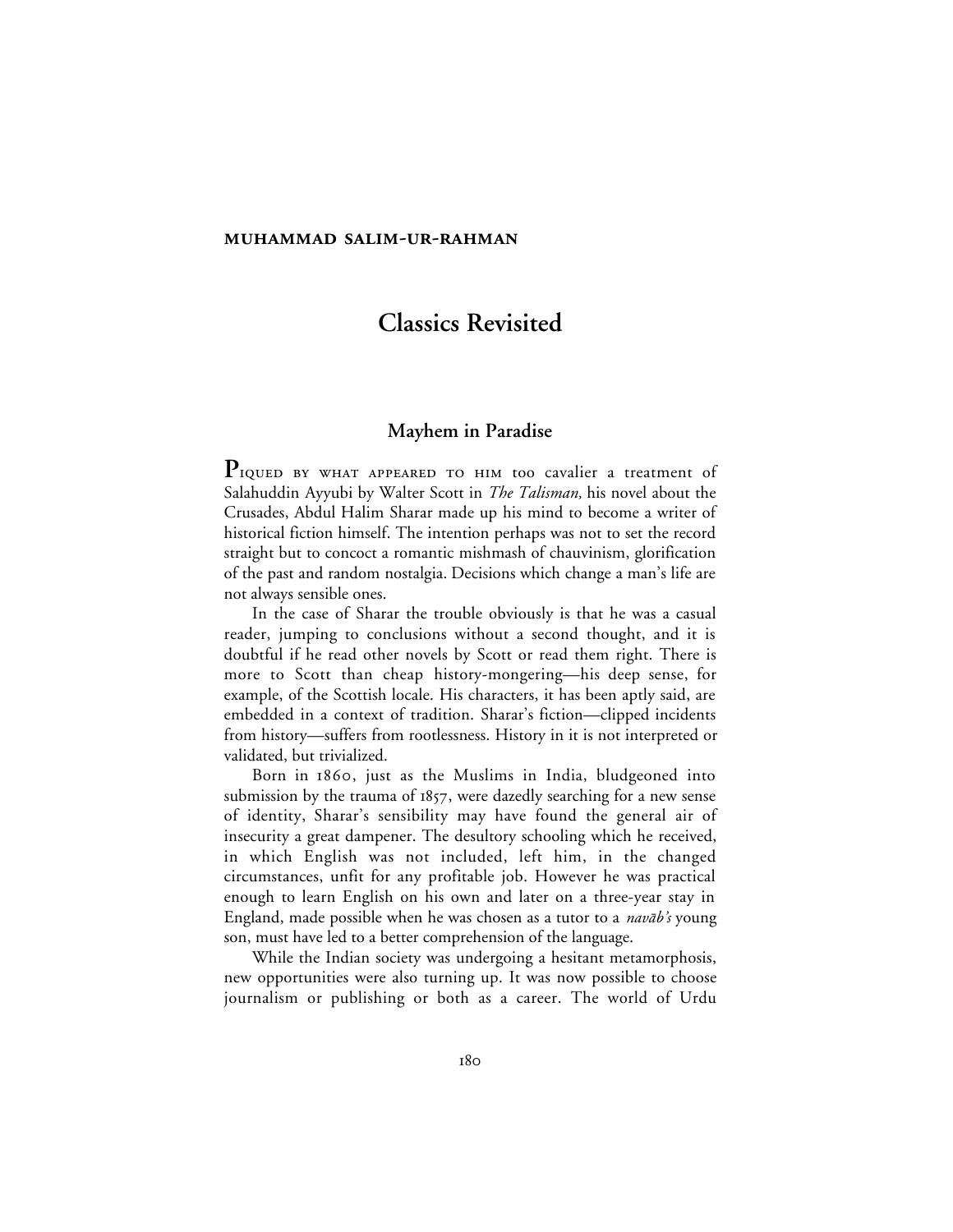journalism was still undisciplined and precarious and Sharar entered it with some trepidation but soon found it very congenial or addictive. In a sense, he never outgrew it. He began to publish *Dilgudāz*, a magazine of his own in which he serialized his novels. It is claimed that his novels were very popular and the magazine a success. Circumstantial evidence suggests otherwise. From 1887 onwards, when the first issue of Dilgudaz came out, he suspended its publication at least five times, abandoning it as soon as a chance to do something else presented itself, and restarted it only when no other options were left. Perhaps in his heart of hearts he saw the whole affair as a drudgery. When he died in 1926, the author of nearly a hundred books, one-third of them fiction, he was a well-known figure, but as an editor and publisher he was still struggling to survive.

The consensus is that Firdaus-e Barin (The Sublime Paradise) is the best or at any rate the most popular of his historical novels. The theme itself, built around the intricate machinations of the Iran-based Bātinīya, a ruthless secret medieval society, is of absorbing interest and even Sharar, with his awkward prose and clumsy craftsmanship, could not quite succeed in stripping it of its appeal.

The principal characters are Husain and Zamurrud, two young lovers. They accidentally fall into the clutches of the *Batinis* whose adherents carried out assassinations at the behest of their superiors. The high drama in the novel comes from the delineation of the web of deceit woven around Husain by the *Bāṭinīs*. He is completely taken in and commits two particularly gruesome murders so that he can gain admittance to paradise—an artifice gorgeously planned by the *Bāṭinīs* to delude their disciples—and meet Zamurrud whom he believes to be dead and changed into a *hūrī*. In fact she is not dead but merely a pawn in the deadly games the *Bāṭinīs* play. The way in which they brainwash the victims, typified here by Husain, appears convincing. The esoteric and metaphysical details which accompany the act, however, are less plausible. Historically some of the particulars in Sharar's work can be discredited and a number of incidents are too preposterous, but the novel derives its strength from an idea and not from historical accuracy. The idea is simple. Promise your followers paradise on earth and a life of sensual pleasure and give them a historical cause, however travestied, and they will blindly follow you. The *Bāṭinīs* held out this promise, and in fact they went it one better by actually fabricating a paradise. Those who excelled in serving the ringleaders were let into it for a while to whet their appetite. It was thuggery in style.

The other striking portion of the novel is the destruction at the hands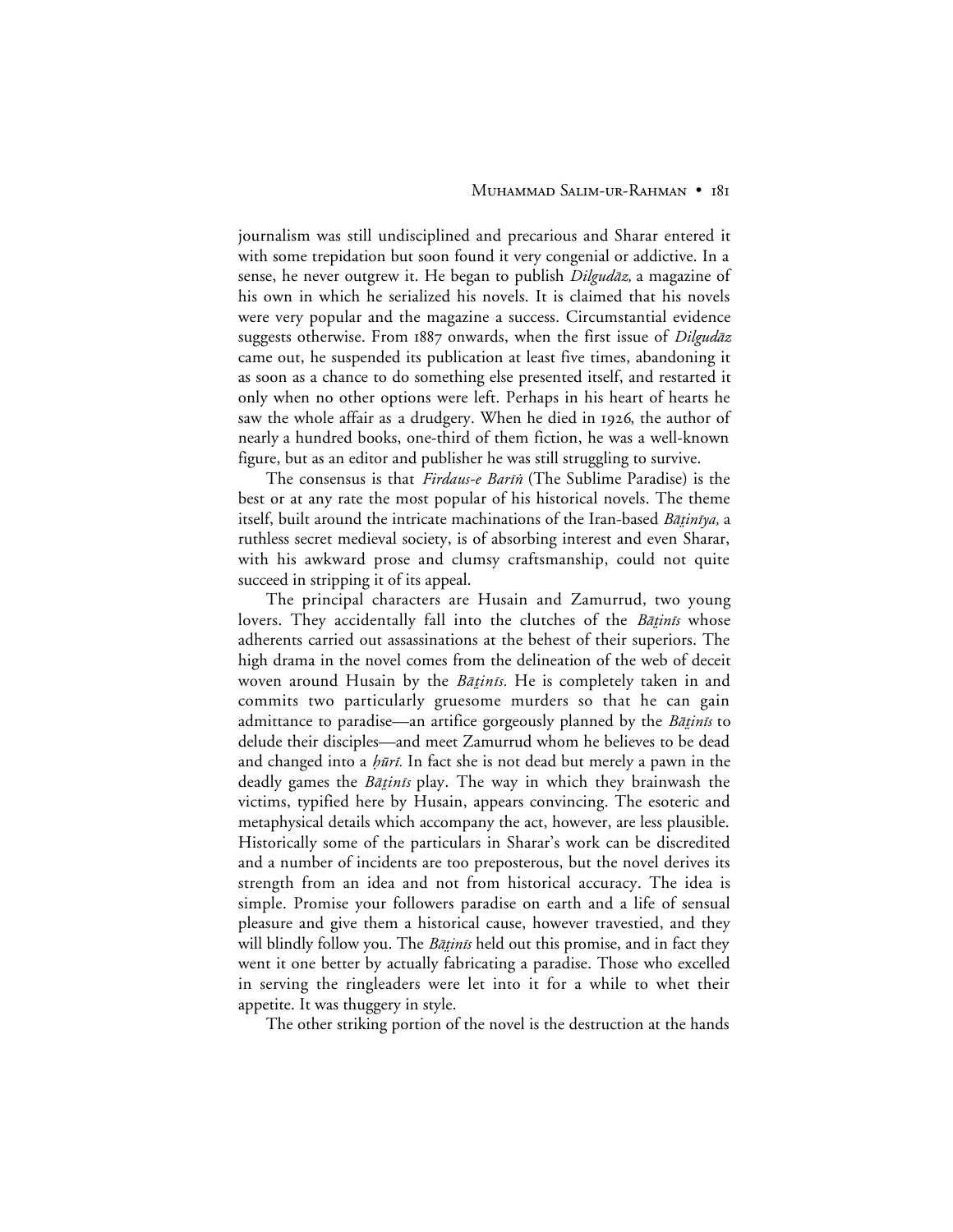### 182 • THE ANNUAL OF URDU STUDIES

of the Mongol army of the mountainous stronghold of the *Bātinis* which also housed the sham elysium. The narration of the havoc wrought by the assailants is unimpressive. Sharar's imagination and language are not equal to the task. The manner in which Husain is allowed to kill the archons of the Bātinis primarily responsible for hoodwinking him is a naïveté fit only for poorly conceived fiction for boys. The fascination which the account of the sack holds for the reader stems from the paradox that while the image of a paradisiacal place is pleasurable, the very notion of ravaging and burning it is, somehow, equally agreeable. Perhaps it helps to activate some atavistic barbarism in us.

So these are the things which make Firdaus-e Barīn partly memorable. No one, having read it, would care, given the choice, to read it again. But reading it once is enough. Some of its scenes stay in one's memory. This is what constitutes the book's strength and confers on it the status of a minor classic.

Sharar's prose—lacking poise and style, and complacently commonplace and turgid by turns—is often disappointing. It was laughed at by many of his contemporaries who nicknamed him "Sharar & Co." because he constantly misused  $k\bar{\sigma}$ , a postposition in Urdu. To be fair to him we must not lose sight of the fact that he was essentially a journalist who wrote quickly and without much thought. He might have fared better had he not felt so harried most of the time. As an observer of the national politics he was not without a certain perspicacity, and suggested nearly a hundred years ago that India should be divided to allow the Hindus and the Muslims to live separately and in peace. He could not have foreseen the huge armies which have sprouted in the subcontinent after 1947 and our mounting belligerence. Only there are no paradises to be pillaged now.

## **A Classic—In Eclipse**

SHAMEFULLY NEGLECTED BY THE CRITICS and passed over by the publishers, Ništar—first published nearly a hundred years ago and probably written towards the end of the eighteenth century—is an autobiographical novel which deserves to be taken notice of. It is a classic, a minor one to be sure, in eclipse.

Supposed to be an Urdu translation of a Persian manuscript in which a young man narrates how he and a beautiful young courtesan fall in love but when the crunch comes he fails in his bid to escape with her, a fiasco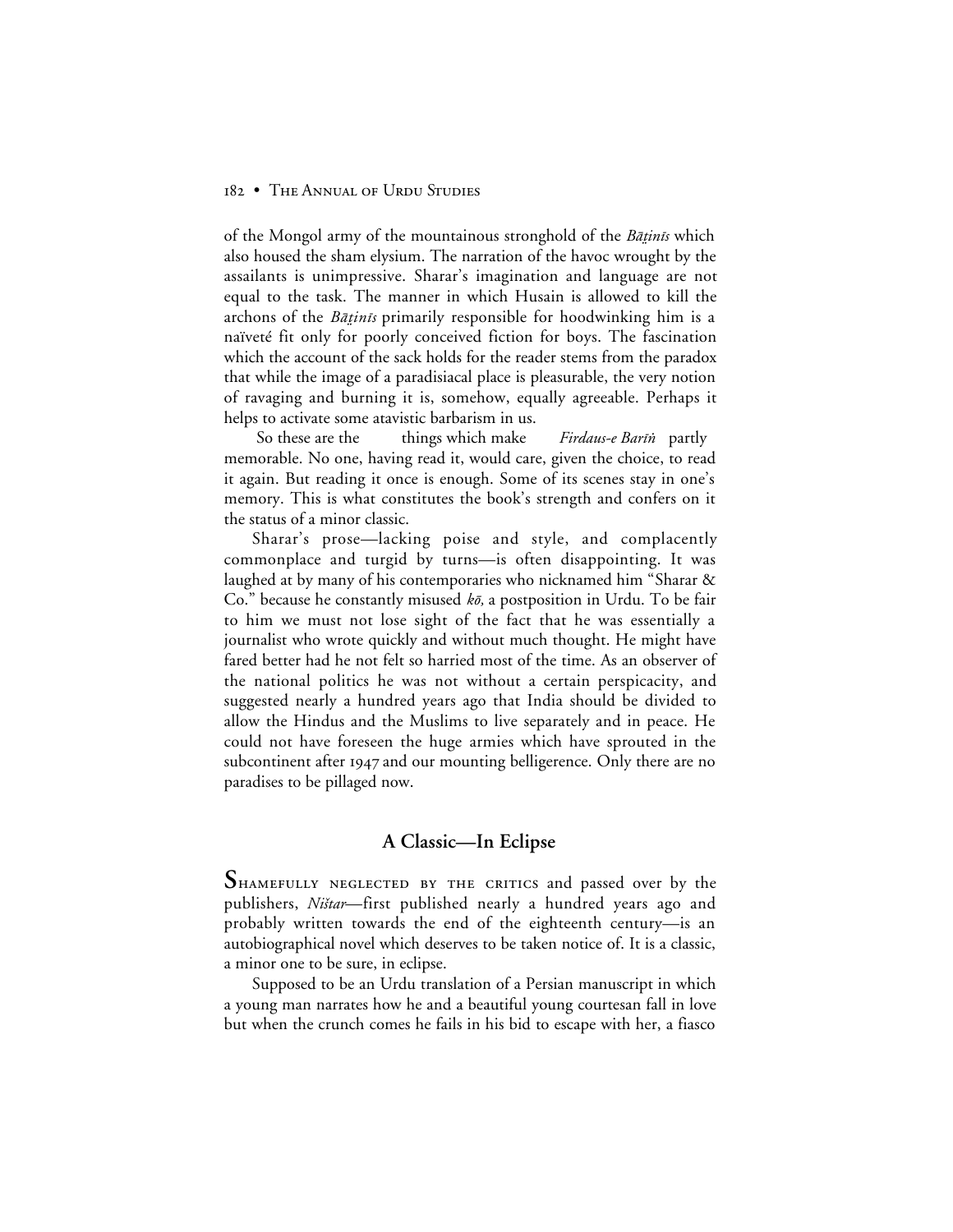which leads to tragedy, *Ništar's* genesis is rather mysterious. Nobody seems to have seen the Persian original, except Sajjad Husain Anjum, the translator. In the circumstances it can't be ruled out that the whole thing is possibly an elaborate hoax. It is very likely that Sajjad Husain himself made up the story and referred to the Persian manuscript only to lend his fiction authenticity. The problem will remain unresolved unless the Persian manuscript turns up somewhere. Another way to solve it would be to have a look at Sajjad Husain's other writing. He produced at least three more works of fiction which are no longer available. Once again we run into a dead end.

The story in *Ništar* proceeds *lentissimo* as if the main characters (or at least the lovers) have all the time in the world. The tempo, in a way, suits the times in which the action takes place. It is the fag-end of the eighteenth century. The scene is western U.P., but it could be any place. There are no wide, open spaces here, no backdrop, no identifiable landmarks. It is cloistered, stagy, and heavily conversational.

Hasan Shah, the hero, is employed as an accountant-cum-manager by a British quartermaster. The Englishman, a rakish sort of person, not averse to having native mistresses, often engages courtesans in order to have his fill of fun and sex. In one of the groups of entertainers hired by him is a very attractive young woman. Hasan Shah falls in love with her and is delighted to see his passion acknowledged with equal ardor. The lovers have to be very circumspect because affairs of the heart are usually frowned upon by the senior members of such groups. The young girls are their main money-makers and to lose them, through marriage or elopement, is tantamount to bankruptcy.

The romance has a strange furtive air, as if it were taking place between two prisoners. Things slowly but inexorably drift toward disaster. The quartermaster is recalled to Calcutta and the group to which the girl belongs prepares to move again in search of some other patron. At this stage, Hasan Shah could have run away with the girl, damning the consequences. But he dithers and muffs his chances. He never sees his beloved again and she, quite rightly feeling that she has been betrayed, dies of a broken heart.

Most remarkable in *Ništar* is the portrayal of a hero who is adept at self-deception. His love for the girl allows him to indulge in self-pity to his heart's content. He is primarily narcissistic, in love only with his own emotions and feelings. For him at least, though not for the girl, the whole thing is like a subtle game, full of romantic yearnings and exquisite little tortures, in which delightful wordy duels, charges and counter-charges,